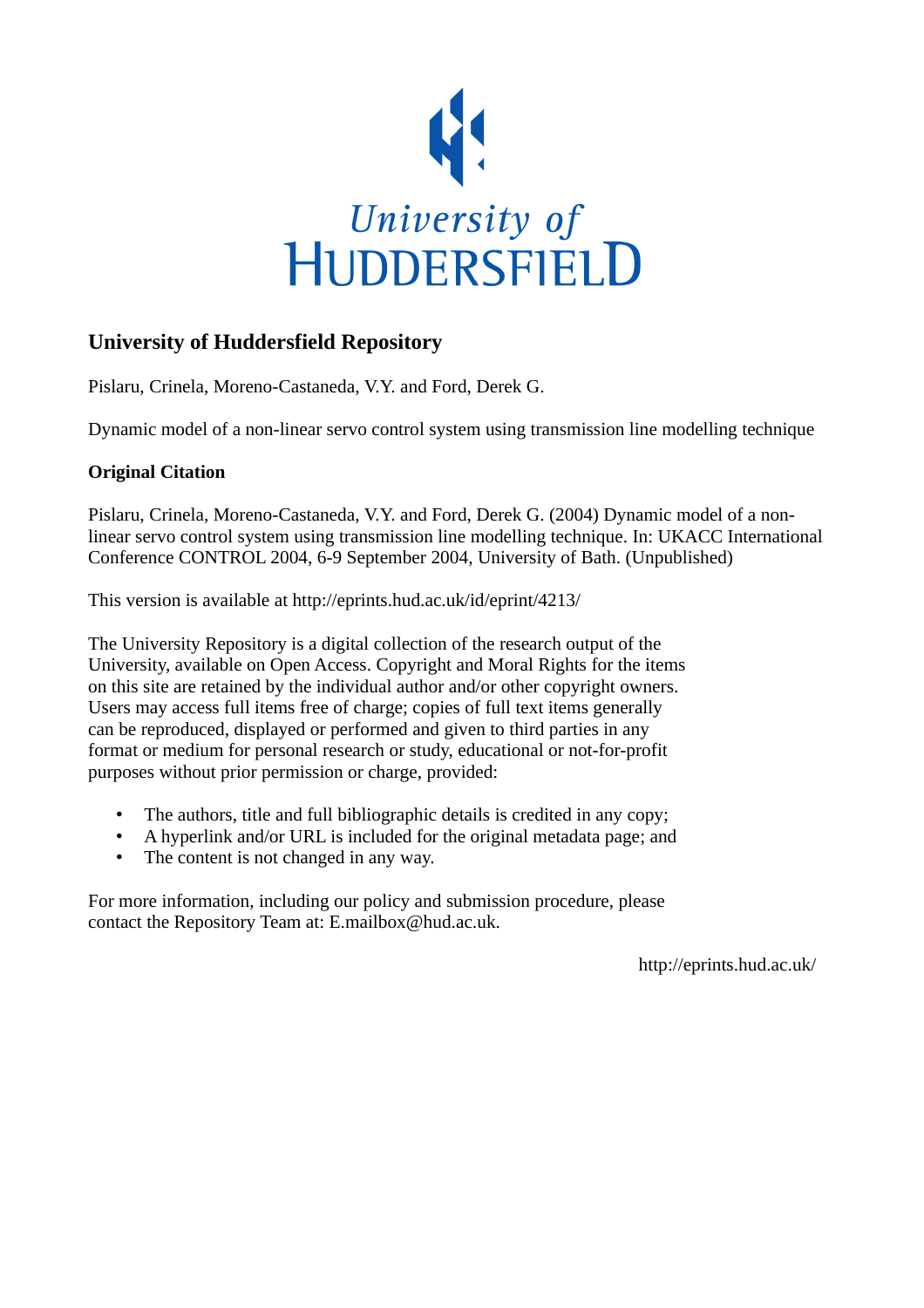## **DYNAMIC MODEL OF A NON-LINEAR SERVO CONTROL SYSTEM USING TRANSMISSION LINE MODELLING TECHNIQUE**

C Pislaru, VYMoreno-Castaneda, DG Ford

University of Huddersfield, United Kingdom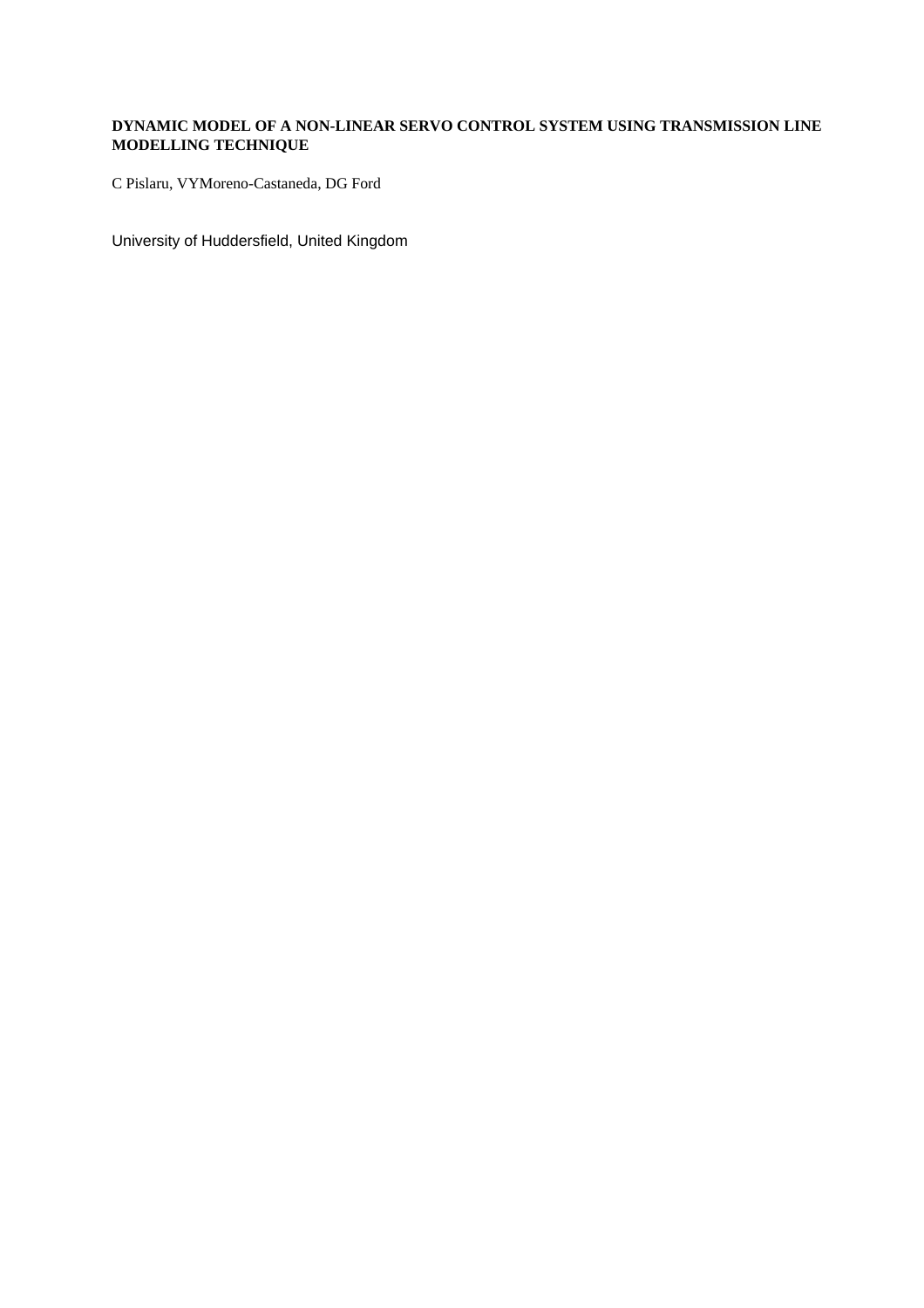**Keywords**: *non-linear systems, modelling and simulation, digital control, position feedback*

#### **ABSTRACT**

The modelling and simulation of a test rig based on the transmission line modelling technique is presented in this paper. The studied test rig is a non-linear servo control system and represents a CNC machine tool feed drive where the controller commands the movement of worktable linked to a motor through a ball-screw.

The transmission line modelling technique has been successfully applied until now for hydraulic systems, electromagnetic, acoustics and several mechanical applications (not much emphasis on digital controllers).

The paper presents a novel application of this method for modelling the interaction between the position loop controller, servo system and the worktable mechanism. It addresses the modelling of the non-linearities (Coulomb and viscous friction, backlash) and axial and torsional forces applied on the ball-screw nut during its linear movement.

The simulation results generated by the MATLAB program compare well with the measured data when same stimuli are applied to the test rig. So this numerical method is successfully applied for accurate modelling of non-linear and dynamic behaviour of CNC machine tools feed drives.

#### **INTRODUCTION**

An optimal operation of feed drives within CNC machine tools requires a fine co-ordination between controls, electrical drives, linear guides, pneumatics and hydraulics. Its main advantages are: increased high-speed performance, reduced costs, improved robustness, etc. This requires the development of precise models reflecting the dynamic behaviour of CNC machine tools for various running conditions.

The lumped parameter models (1) with the load inertia referred to the motor shaft did not reflect the real dynamic behaviour of the machine tools although they were frequently used in the design process.

Then basic software modules (2) were developed for the machine's mechanical and electrical components. A perturbing load torque represented the effect of mechanical load upon the electrical drive. However, the dynamic performance of the simulated results did not compare well to the machine measured data.

Therefore Pislaru et al (3) have developed a hybrid model with distributed and lumped elements for an analogue feed drive. The simulated dynamic responses when the nut oscillated at the middle of ball-screw were similar with the response of the feed drive system. Still further research should be performed in order to reflect the complex interactions within the versatile hybrid multi-body systems such as CNC machine tools.

Christopolous (4) showed the analogy between electrical circuits and physical systems based on the transmission line modelling (TLM) method. The elements of various systems could be represented by capacitors, inductors and resistances considering the wave propagation through a variety of mediums.

Bartlett and Whalley (5) validated this method of approach by developing the admittance and impedance modules for two hybrid systems - ventilation systems used in long tunnels and rotor shells. The torsional oscillations of a widefaced rotor were simulated using an analogue solution of TLM method. The system response reflected the effect of distributed inertia and stiffness, but a feed drive contains a controller commanding the worktable movement through a motor and a ball-screw system.

Moreno-Castaneda et al. (6) have built a TLM model for a digital drive fitted on the test rig which is the subject of this investigation. The dynamic behaviour of the elements has been described by differential equations and corresponding TLM models have been derived. The development for the first time of a TLM model for a digital controller represents an important contribution.

The main advantages of using TLM to model the feed drive system behaviour are the relatively simple procedures (enabling both continuous and discrete models to be accommodated) and the high speed of processing. The developed model had only linear elements even though the real feed drive system has non-linearities (friction, backlash, quantisation, etc.).

Eun-Chan et al. (7) underlined that the main disturbances which deteriorate the tracking performance of machine tool (especially at velocity reversal) are friction, the backlash and the torsional displacement between motor and the worktable.

Berger (8) mentioned that "the success of models in predicting experimental results remains strongly sensitive to the friction model". He underlined that friction depends on a large number of parameters such as: normal load, sliding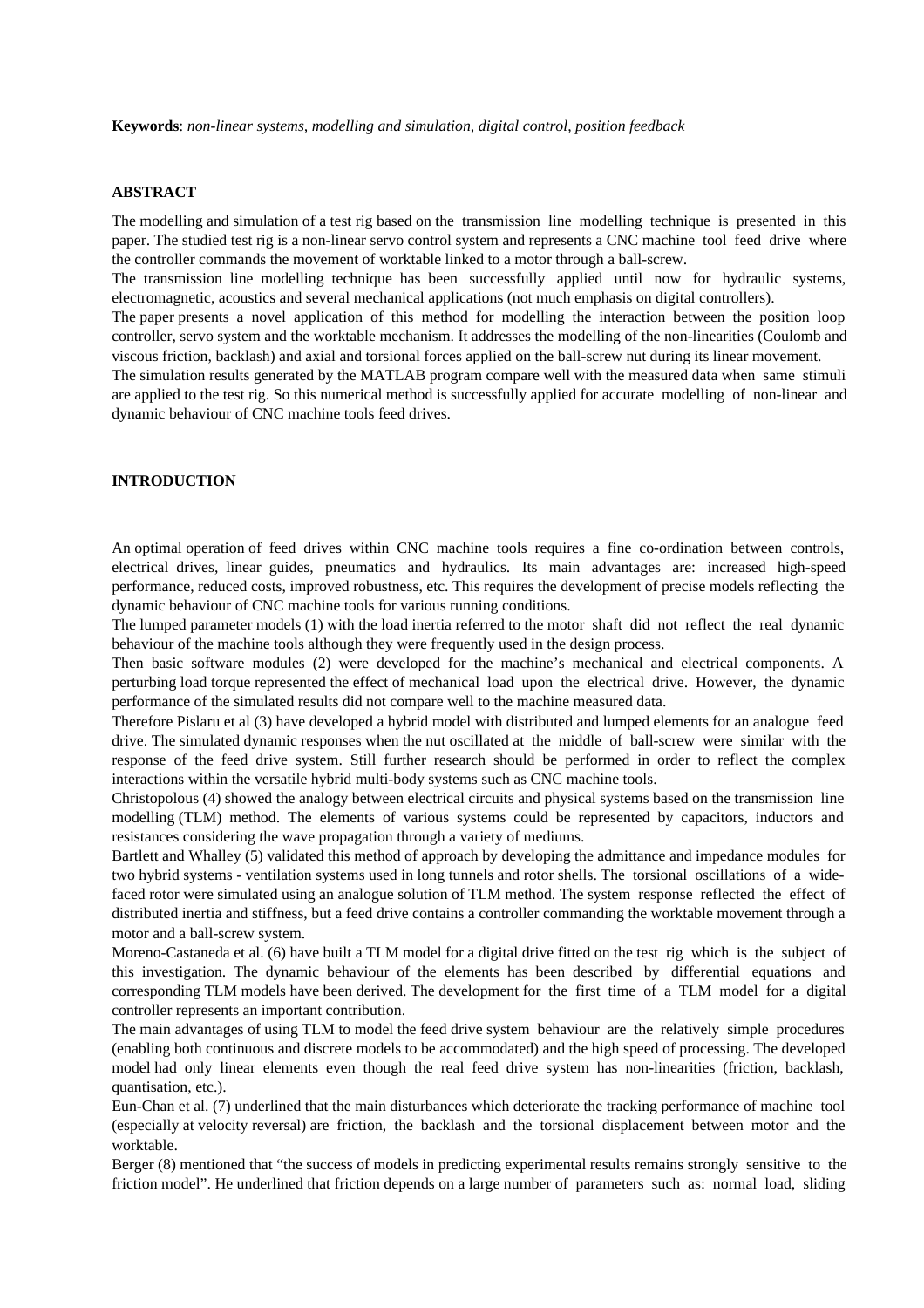speed, acceleration, temperature, humidity, surface quality, material combination. Therefore the research into computational

tools and approaches capable of assessing the multi-scale effects of friction contacts is an ongoing process.

Burton et al (9) have developed accurate models for simulating distributed laminar friction and frequency dependent friction within hydraulic systems. Their approach generated computationally efficient models. Hence it will be used in future as a guide during the implementation of TLM model for CNC machine tool feed drive into on-line conditionmonitoring systems. The analysis will be performed especially in the frequency domain, therefore the method of modal approximation to the distributed friction TLM functions developed by Watton (10) will be applied.

The authors of this paper model Coulomb and viscous friction for worktable-slides and screw-nut contacts using the approach suggested by Karnopp (11). The backlash is modelled as a hysteresis loop. Also the axial and torsional forces applied on the ball-screw nut during its linear movement and the structural stiffness of various elements are analysed and included in the TLM model of the studied hybrid system.

The paper contains a brief representation of the TLM method and the differential equations describing their dynamic behaviour of the feed drive components. Also their corresponding TLM models are developed and analysed. Then friction, backlash and axial and torsional forces applied on the ball-screw nut during its movement are included into the model.

The simulation results obtained by implementing the TLM model in MATLAB reflect the hybrid nature of the feed drive and are the same as those measured from the test rig when the same stimuli are applied.

## **2 GENERALITIES REGARDING TLM METHOD**

TLM is a numeric differential method usually used to solve wave propagation problems through a medium. The system equations are made equivalent with the equations for voltages and currents for a mesh of transmission lines. TLM technique uses two circuits:

• the stub - one-port unit used for solving circuits and equations;

• the link - two-port block that can be used for one-, two- or three-dimensional modelling.

Christopolous (4) demonstrated that the reactive components of any electrical circuit could be replaced with their corresponding TLM stubs. The voltage and current are considered as discrete pulses bouncing to and from the nodes of these stubs at each time step.

The incident  $(e^i)$  and reflected  $(e^r)$  pulses in a port determine the voltage and current in each component (Fig. 1). The incident pulses are injected into the TLM network and a time (*(t*) is necessary for their travel between ports. The reflected pulses are generated according to boundary conditions are generated when incident pulses reach a port (node). The reflected pulses will become the incident pulses in the next time step.



The voltages and current can be calculated knowing the incident pulse  $_{k}e^{i}$  at time step *k*. The current for  $_{k}e$  as the discrete stimulus applied to the TLM yields:

The result of applying Ohm's law to the TLM stub is:



The reflected pulse is (3)

(2)

(1)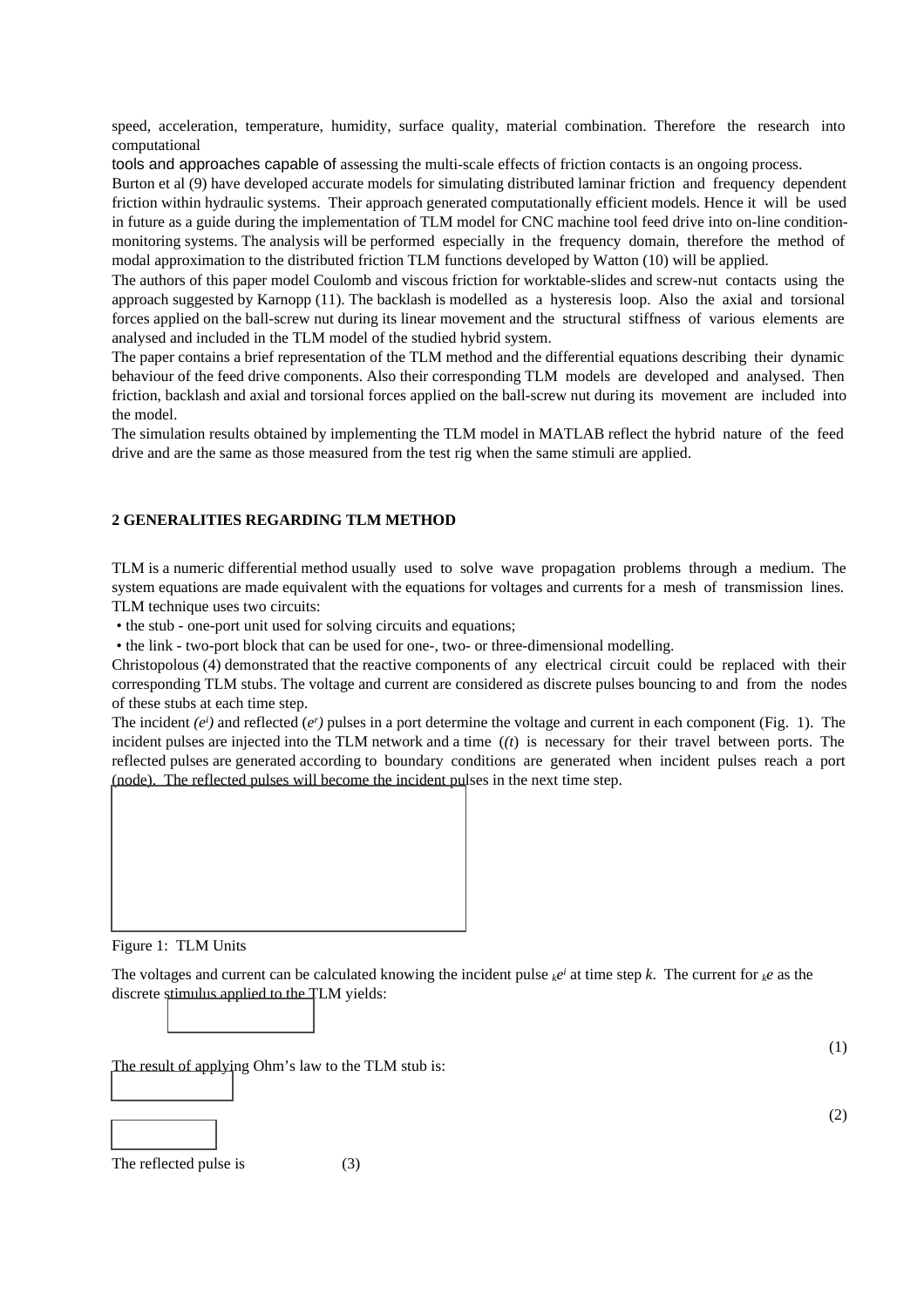Like it was mentioned, the reflected pulse becomes the next incident pulse, hence (4) The current for the next time step  $_{k+1}i$  may be obtained from the next incident pulse  $_{k+1}e$ . This scattering algorithm is repeated as many times as necessary.

The variables  $Z_0$  and *(* depend on the represented element.

#### **3 TLM MODEL OF SERVO CONTROL SYSTEM**

A typical digital drive from a CNC machine tool consists of the basic elements shown in Fig. 2.

Figure 2: Experimental test rig configuration

Moreno-Castaneda et al. (6) have developed the TLM models for the test rig components:

The velocity controller generates the nominal current every 0.6 ms using a PID strategy:

**Digital axis-controller model -** based on the principle of cascade control and contains an inverter which commands the motor by pulse width modulated (PWM) signals. The set point generator calculates the velocity profile from the feed rate, maximum acceleration, and jerk. The position controller uses a linear interpolation algorithm to determine the nominal velocity value  $V_{n,m}$  for the velocity controller:

It depends on velocity constant  $(K_V)$ , previous nominal position  $(s_{x0})$ , calculated velocity  $(V)$ , controller cycle time  $((t=3 \text{ ms})$ , measured position  $(s_{actual})$  and the value calculated by the velocity feed forward loop  $(V_f)$ . The equation for the equivalent TLM stub yields:

(6)

(5)

The current depends on proportional (*P*), integral (*I*), differential (*D*) factors anddifferential factor for acceleration feed forward  $(D_1)$ . The spikes caused by changes in velocity are minimised by the acceleration feed forward used in

parallel with the speed controller.

The equivalent TLM representation is

The equivalent impedance is for simulation time *(t<sup>s</sup>* .



(8)

(7)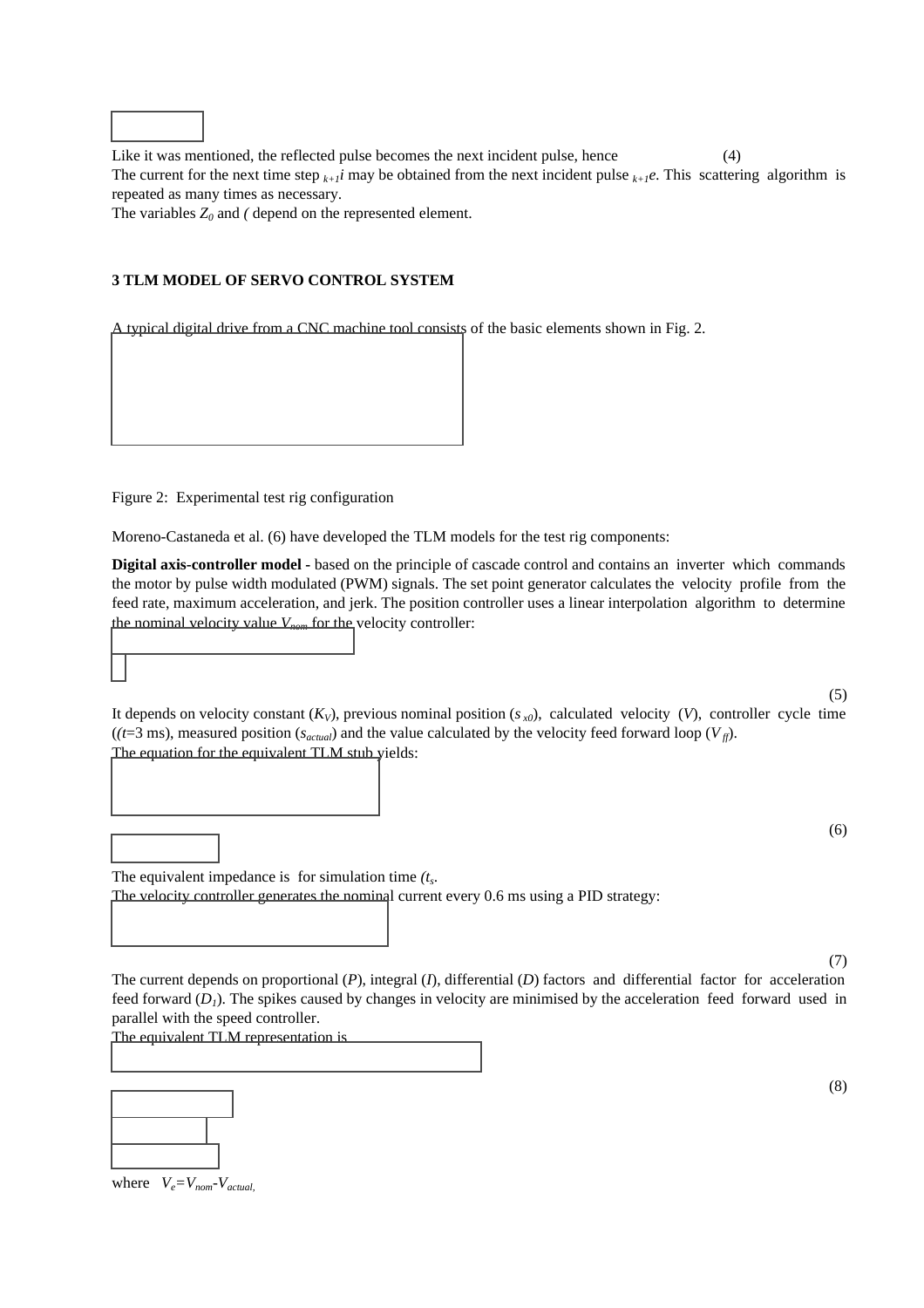The current controller voltage uses a voltage source inverter (VSI) to ensure that the rotor flux vector is always kept in quadrature with the stator current vector.

**Permanent magnet synchronous motor model** – contains the equivalent TLM stub when the machine performance equations are simplified to its reference frame (11). Also the TLM model of the mechanical dynamics of the motor considering the moment of inertia, friction in the motor bearings and the load torque is included.

**Dynamic model of the ball-screw – takes into consideration the effect of the table and nut on the screw shaft (Fig.** 



Figure 3: TLM model of the effect of the table and nut on the screw shaft (6)

The TLM stub generating this effect is:



(9)

Figure 4: Screw shaft divided into j sections (6)

The torque generated by the motor  $(T_d)$  has to overcome the cutting torque  $(T_c)$ , Coulomb friction torque and pre-load torque  $(T_b)$  and torque due to load inertia because  $Z_l = J_{load} / ((t_s / 2)$ .

The effect of moving nut is modelled by dividing the length of the shaft into *j* equal sections (Fig. 4). The point where the torque  $T_d$  is applied on the screw shaft changes as the nut moves.

Each section was modelled as a TLM link and the equations and equivalent diagram were presented in (6).

#### **4 IMPROVEMENTS OF TLM MODEL FOR THE BALL-SCREW WITH MOVING NUT**

#### **4.1. TLM model for stick-slip friction**

The model of stick-slip friction proposed by Karnopp (12) is implemented in TLM model of the test rig. The friction force  $F_f$  is always a function of *v* and the author proposes to consider the velocity *v* to be zero in a small region surrounding  $v=0$  (DV from Fig. 5). This region is necessary for digital computation time since an exact value of zero cannot be calculated.



Figure 5. Stick – slip friction law proposed by Karnopp

The force *F* necessary to move the mass *m* from rest with velocity *v* and momentum *P* should overcome the friction force  $F_f$ . The block diagram from Figure 6 shows the algorithm implementing the friction approach described above.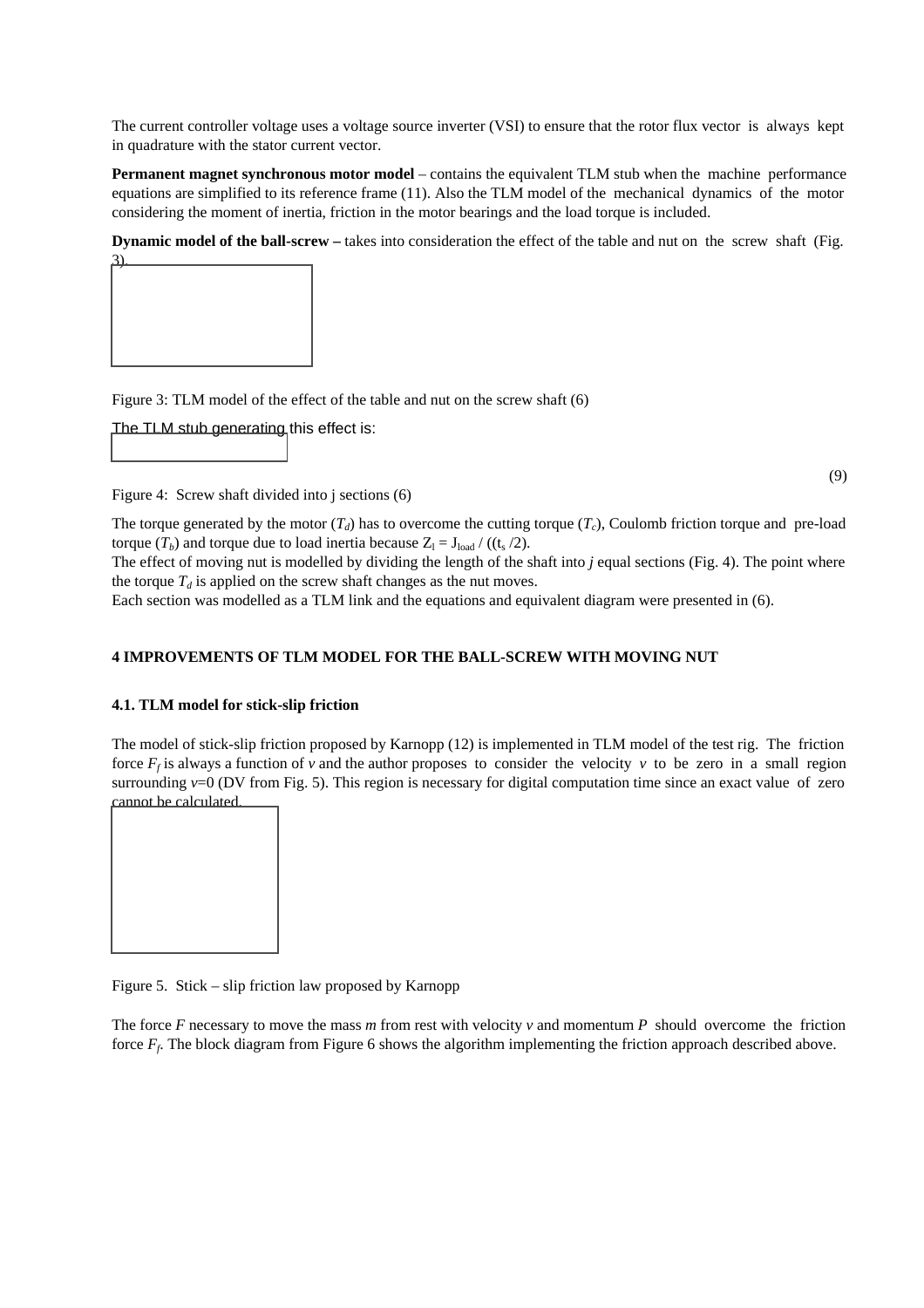Figure 6: Block diagram of stick-slip friction (12)

The values included in the MATLAB program are:  $DV=0$ ;  $DP = (*DV=0)$ FH=  $1.5$  F<sub>C</sub>= $1.5*9.81 *$  ( \* m= $1.5 * 9.81 * 0.003 * 850$ where ( - viscous friction coefficient for linear guides m - mass of the worktable

## **4.2. TLM model for the angular and torsional displacement of the nut**

The general form of wave equation (6) is:

This relation can be written under the following form:

The equivalent TLM link is displayed in Fig. 7 and the parameters are:

velocity of propagation (12)

equivalent impedance (13)

The function  $y(x, t)$  can represent either voltage or current on a transmission line.

Figure 7: TLM representation for wave propagation equation

The same method is applied for the equation of the longitudinal vibration of a bar (13):

The parameters of the equivalent TLM link are:

(10)

(11)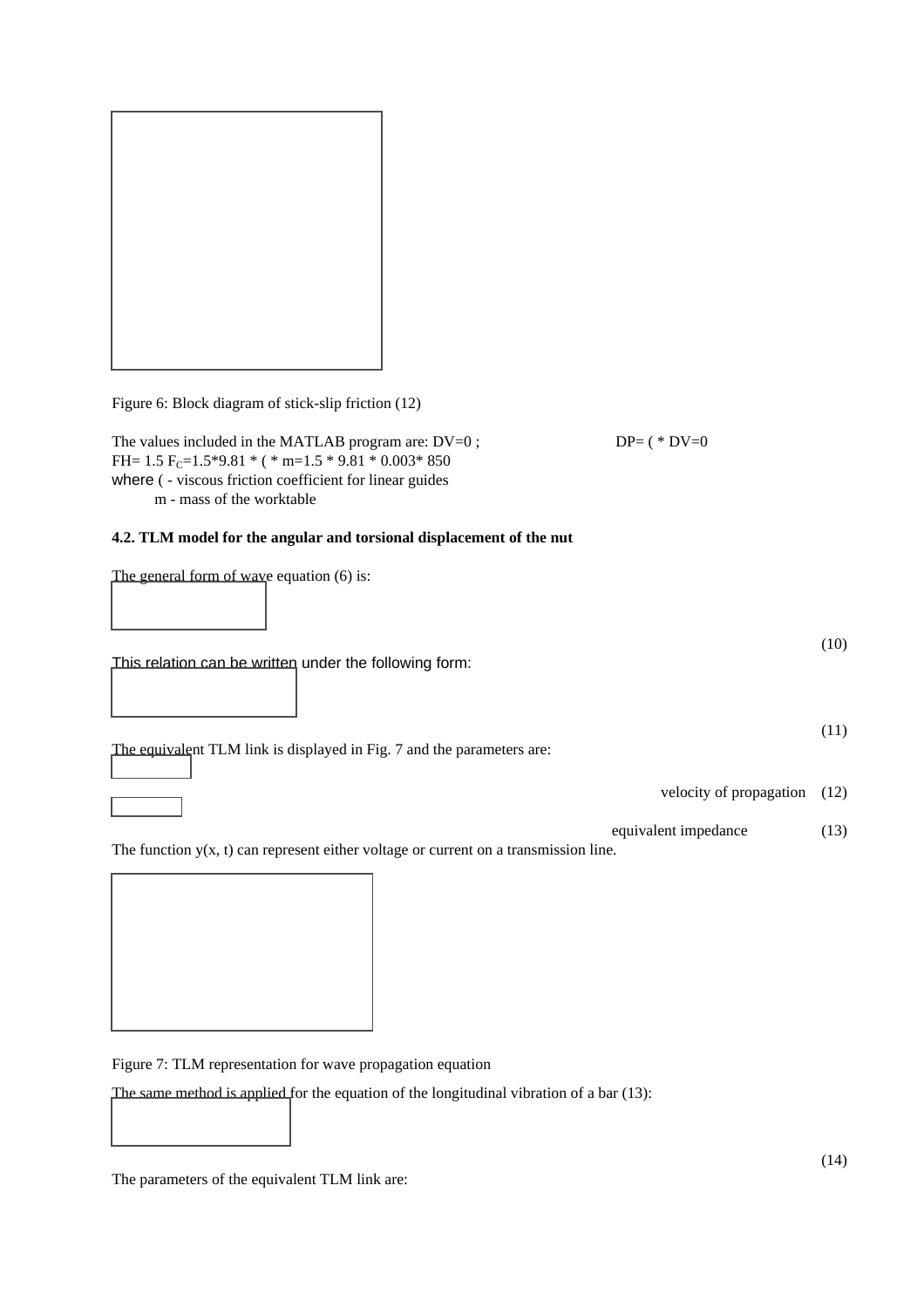

The equation for torsional vibration of a shaft (4) yields:

 (17) The equivalent TLM link has the following parameters:

 (18) (19)

The function y  $(x, t)$  signifies either torque or angle of twist.

## **4.3. TLM model for backlash**

The TLM model is derived from the mathematical model of backlash suggested by Kao et al. (14). The backlash has

the distance *D* between the position feedback and the worktable position .

The relative distance between the position feedback and the worktable position must be known first in order to

determine correctly the worktable position. The relative distance at the  $i<sup>th</sup>$  time step could be determined by the following relation:

where - the incremental position feedback at the *i*<sup>th</sup> time step,

 - the relative distance at the *(i-1)th* time step. The four possible situations are depicted in TABLE 1:

TABLE 1 – Simplified backlash model for various input-output characteristics

| Input conditions | Output function |  |
|------------------|-----------------|--|
|                  |                 |  |
|                  |                 |  |
|                  |                 |  |
|                  | is stationary   |  |

(20)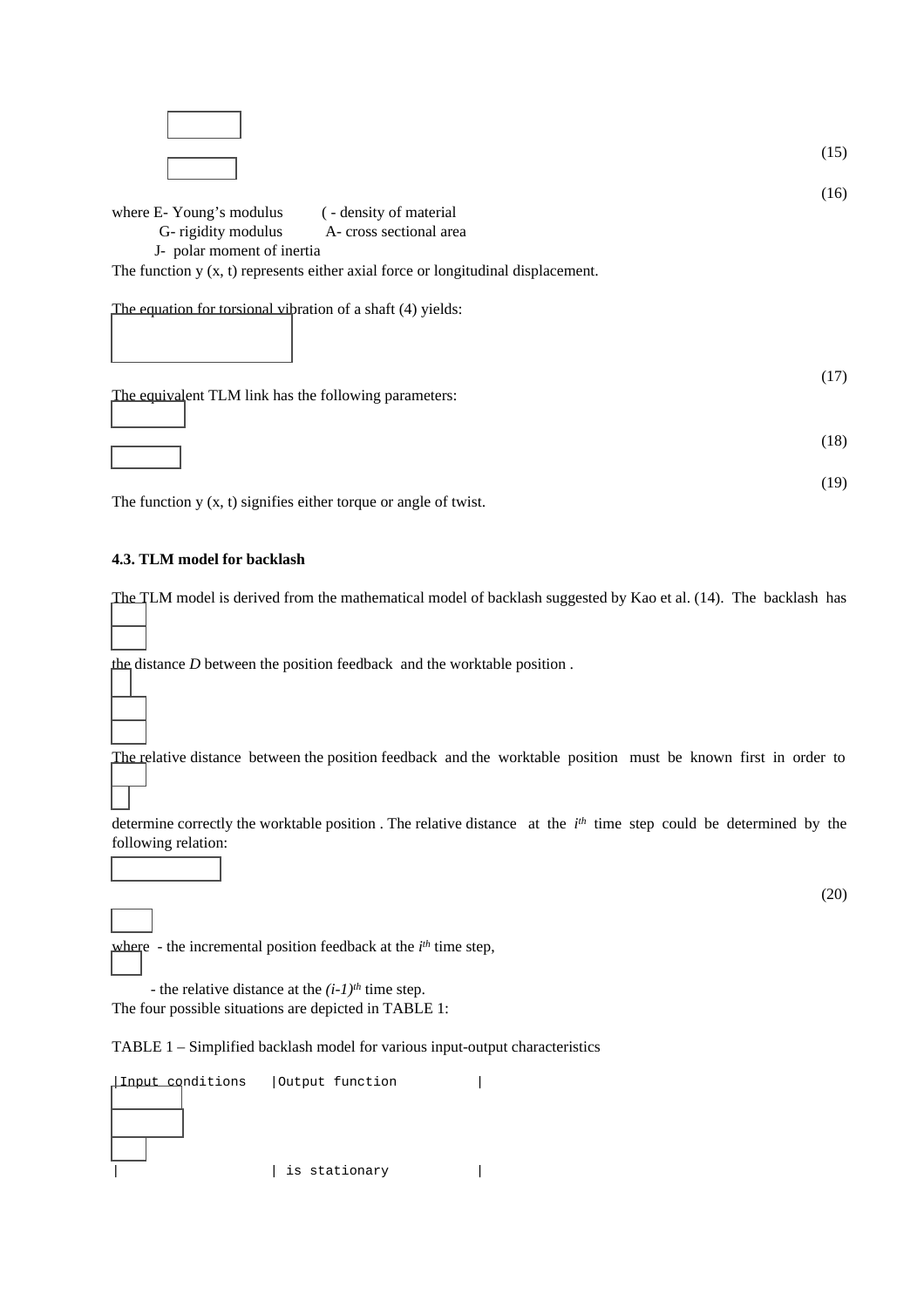

#### **5 COMPARISON BETWEEN SIMULATION AND MEASURED RESULTS**

A trapezoidal velocity signal is used as an input stimulus to check out the performance of the test rig during acceleration, deceleration and functioning at constant rate (6000 mm/min in this case). The same signal is applied to the TLM model implemented in MATLAB and the error between simulated and measured velocity of the nut is shown in Fig. 8.

The error has great values during the acceleration and deceleration time (as expected), and its approximate mean value of 10 mm/min indicates that further research should be performed in order to optimise the coefficients of the filters included into the TLM model of the controller.

The difference between the worktable position measured by a linear encoder and that generated by the TLM model is displayed in Fig. 9. Its mean value of 20 (m points out that other factors (such as stiffness, presliding friction etc.) should be analysed and included into the TLM model for the feed drive.

Also the TLM model should include the effect of system uncertainties (parameter variation, modelling error, external load, electronic noises) and dynamic constrains (system bandwidth, mechanical response).

Figure 8: Error between simulated and measured linear velocity of the nut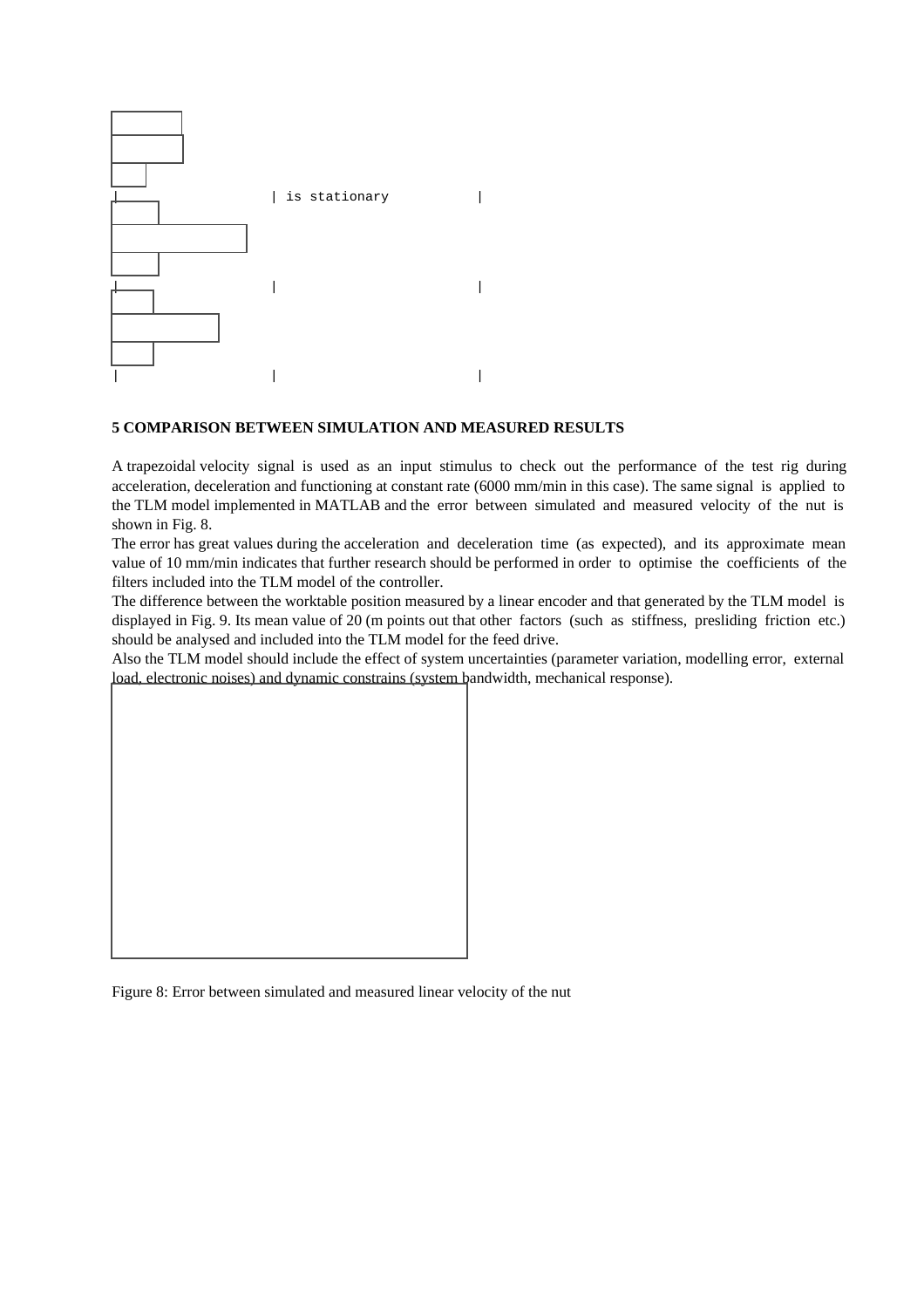

Figure 9: Error between simulated and measured position of the worktable

#### **6 CONCLUSIONS**

The paper presents the comparison between measured and simulation results when a trapezoidal velocity signal is applied to the test rig and its TLM model. The TLM model is validated by good comparison of very fast and accurate simulated results to the direct responses from the actual digital axis-controller.

The paper describes the TLM modelling of the non-linearities (Coulomb and viscous friction, backlash) and axial and torsional forces applied on the ball-screw nut during its linear movement. The simulation results are encouraging and improvements in the modelling of other factors (such as stiffness, presliding friction, system uncertainties, dynamic constraints etc.) are needed in order to tune the TLM model to the measured dynamic behaviour of modern CNC machines.

This numerical method could be the base of a powerful, flexible and effective approach to improve the accuracy of the complete servo control system.

The TLM model accurately representing the non-linear and dynamic behaviour of the feed drives is intended to become a part of on-line condition-monitoring methods. The future work will include TLM implementation in the frequency domain allowing the easy construction of an accurate universal mathematical model for modern CNC machine tools.

#### **ACKNOWLEDGEMENTS**

The authors would like to acknowledge that the main part of the work was carried out under EPSRC grant GR / S07827 / 01 for robust on-line parameter identification applied to precision CNC machine tools.

#### **REFERENCES**

- 1 Ford, D.G., 1989, "A CAD-CAE Aid to Design of a Machine Tool System", PhD thesis, The University of Huddersfield, UK.
- 2 Pislaru, C., Ford, DG., and Freeman, JM., 1999, "Dynamic Simulation of CNC Machine Tool Axis Drives", Proc. of Int. Conf. PCIM ' 99, Nuremberg, Germany, 259 - 264 .
- 3 Pislaru, C., Ford, DG., Holroyd, G., 2004, IMechE Proc., 218 (I2), 111-120
- 4 Christopoulos C., 1995, "The Transmission-Line Modeling Method TLM", IEEE Press, New York, USA
- 5 Bartlett, H., and Whalley, R., 1998, IMechE Proc., 212(I), 99–114.
- 6 Moreno-Castaneda, VY., Pislaru, C., Freeman, JM., and Ford, D.G., 2003, "Modelling and Simulation of a Feed Drive Using the Transmission Line Modelling Technique", Proc. Int. Conf. LAMDAMAP 2003, 193-204.